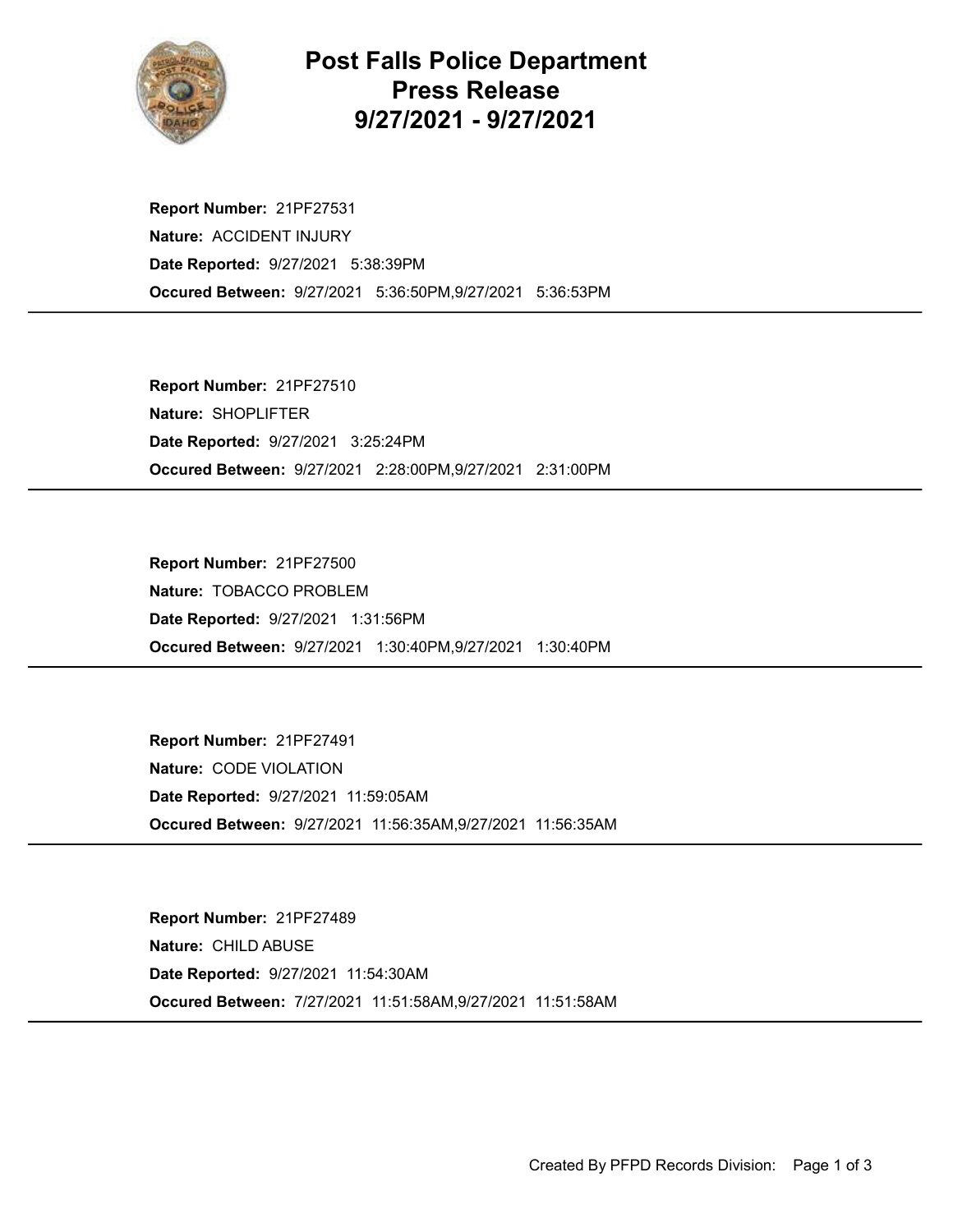Occured Between: 9/27/2021 11:32:31AM,9/27/2021 11:32:31AM Report Number: 21PF27483 Nature: SUSPICIOUS Date Reported: 9/27/2021 11:34:00AM

Occured Between: 9/24/2021 1:00:00PM,9/27/2021 6:30:00AM Report Number: 21PF27480 Nature: THEFT Date Reported: 9/27/2021 10:48:42AM

Occured Between: 9/26/2021 1:00:00AM,9/26/2021 6:00:00AM Report Number: 21PF27467 Nature: THEFT Date Reported: 9/27/2021 9:26:33AM

Occured Between: 9/27/2021 9:18:24AM,9/27/2021 9:18:24AM Report Number: 21PF27465 Nature: FOUND PROPERTY Date Reported: 9/27/2021 9:22:31AM

Occured Between: 7/20/2021 8:00:00AM,9/18/2021 8:00:00AM Report Number: 21PF27461 Nature: INFORMATION Date Reported: 9/27/2021 8:53:40AM

Occured Between: 9/27/2021 7:01:30AM,9/27/2021 7:01:33AM Report Number: 21PF27452 Nature: ACCIDENT PD Date Reported: 9/27/2021 7:02:33AM